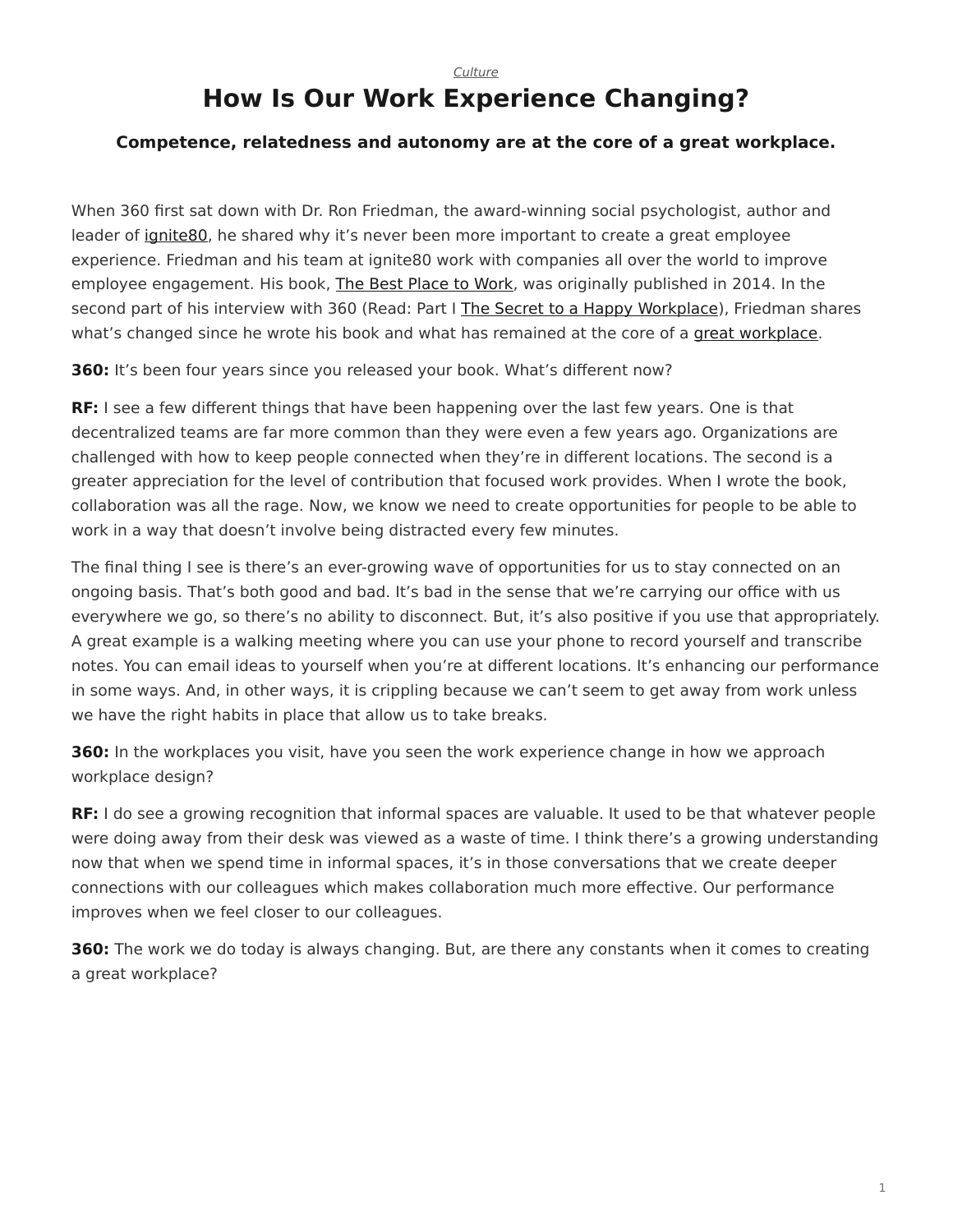**RF:** Absolutely. At the core of what makes a successful workplace, you're always going to have the three, basic, psychological needs. The need for competence — feeling like you're good at your job but also like you have opportunities for growth. The need for relatedness — connecting to others in a meaningful way, and feeling valued and respected. And, the need for autonomy — having some say in how you go about doing your job.

**360:** Today's workplace is the most diverse in history. How do you satisfy everyone's needs?

**RF:** The solution is providing people with choice. This really is the manifestation of autonomy — giving people some control over how they go about doing their job and part of that can be choosing the location of where they do their work. In The Best Place To Work, I talk about the university model providing a really nice roadmap for organizations. If you think about how students operate within universities, they have the option of going to the library, dorm, cafeteria, quad or gym depending on what they need to do.

The future of the workplace is a location that attracts employees who want to come there because it facilitates their performance. That's what we need to be thinking about when it comes to building great workspaces because ultimately that's what people are looking for. The answer lies in building offices that optimize space for performance instead of just profitability.

**360:** How do you recommend workplaces give people some autonomy over where they get their work done?

**RF:** Anytime you're requiring people to go anywhere, you're probably not getting their best performance because it goes against the basic need of having some control. Providing people with some choice is critical at the office. Give people the power to step away from others and do their focus work. At the same time, provide people with collaborative spaces so they can get together and talk informally without having to reserve a conference room. And, offer people opportunities to restock their mental energy, whether it be through exercise or restoration rooms for napping, or yoga.

**360:** How important do you think the physical environment is to the employee experience?

**RF:** Our physical surroundings have a profound impact on our mindset. Where you are affects the way you think. For example, high ceilings can impact the quality of your creative thinking. Furniture can impact how rigid or flexible your thinking is. Create a workplace with lots of different settings to offer people options so they can match their environment to their task rather than having to do the reverse. Giving people the ability to do their tasks in an environment that is conducive to that task ultimately leads them to having much better outcomes. When you ask how important the environment is, it's just about one of the most critical things you can think of.

Dr. Ron Friedman is an award-winning social psychologist who specializes in human motivation and top performance. He's the author of [The Best Place To Work: The Art and Science of Creating an Extraordinary Workplace](https://www.amazon.com/Best-Place-Work-Extraordinary-Workplace/dp/0399165606). And, leader of [ignite80](https://www.ignite80.com/) — an organization dedicated to improving employee engagement by giving leaders and their teams science-based practices for enriching engagement and improving everyone's experience at work.